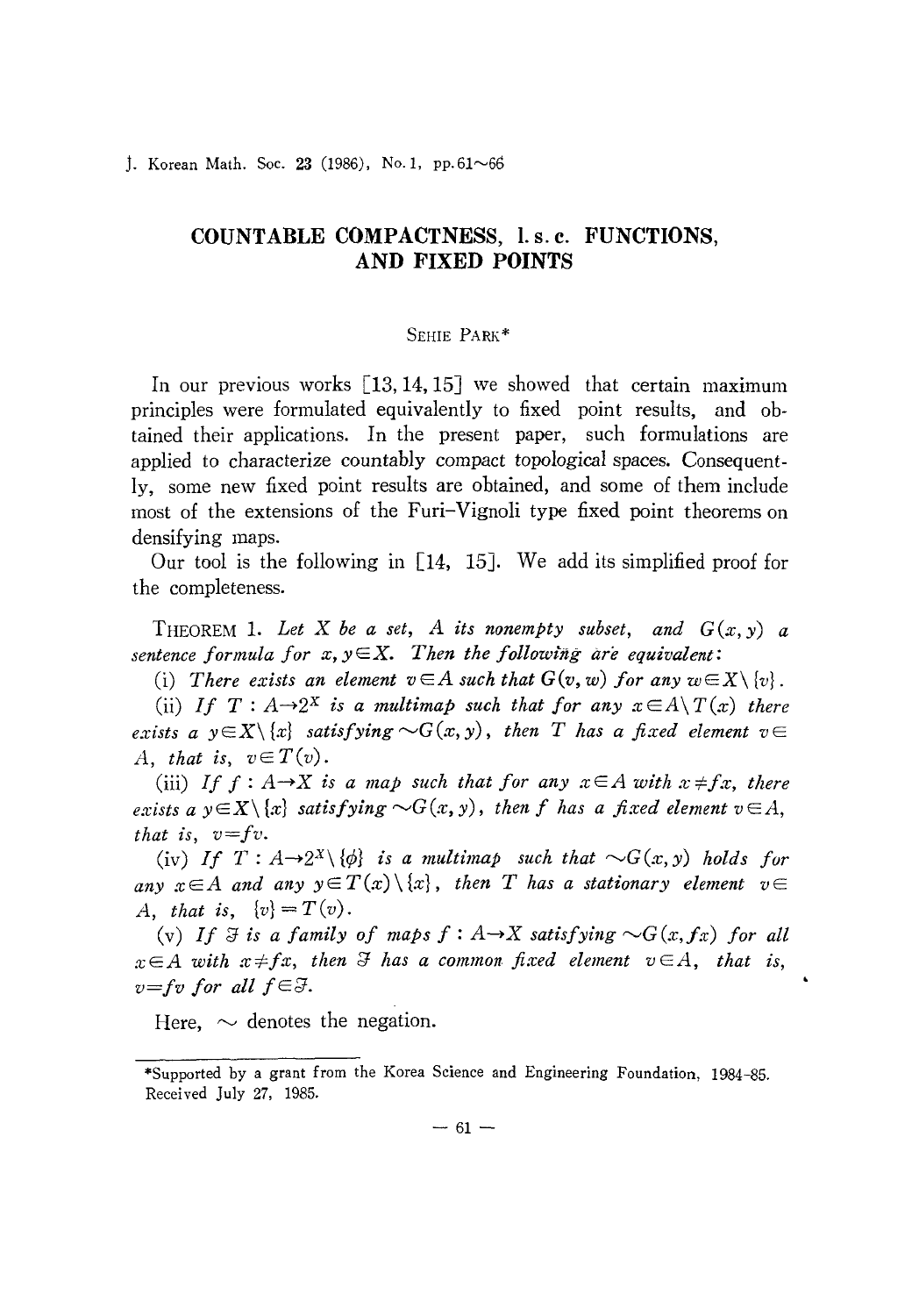*Proof.* (i)  $\Rightarrow$  (ii). Suppose  $v \notin T(v)$ . Then there exists a  $y \in X \setminus \{v\}$ satisfying  $\sim G(v, y)$ .

 $(ii) \Rightarrow (iii).$  Clear.

(iii)  $\Rightarrow$  (iv). Suppose *T* has no stationary element, that is,  $T(x) \setminus \{x\}$  $\neq \phi$  for any  $x \in A$ . Choose a choice function *f* on  $\{T(x) \setminus \{x\} \mid x \in A\}.$ Then *f* has no fixed element by its definition. However, for any  $x \in A$ , we have  $x \neq fx$  and there exists a  $y \in T(x) \setminus \{x\}$  satisfying  $\sim G(x, y)$ . Therefore, by (iii),  $f$  has a fixed element, a contradiction.

(iv)  $\Rightarrow$  (v). Define a multimap  $T : A \rightarrow 2^X$  by  $T(x) := {f x | f \in \mathcal{F}} \neq \emptyset$ for all  $x \in A$ . Since  $\sim G(x, fx)$  for any  $x \in A$  and any  $f \in \mathcal{F}$ , by (iv), T has a stationary element  $v \in A$ , which is a common fixed element of a.

 $(v) \Rightarrow (i)$ . Suppose that for any  $x \in A$ , there exists a  $y \in X \setminus \{x\}$  satisfying  $\sim G(x, y)$ . Choose fx to be one of such y. Then  $f : A \rightarrow X$  has no fixed element by its definition. However,  $\sim G(x,fx)$  for all  $x \in A$ . Let  $\mathcal{J} = \{f\}$ . By (v), f has a fixed element, a contradiction.

In  $\lceil 13, 14, 15 \rceil$ , Theorem 1 is applied to Ekeland's variational principle, Zom's lemma, and other maximum principles.

The following is a simple consequence of Theorem 1:

COROLLARY ([8, 11J). *Let I be a sellmap 01 a set* X *such that the function*  $x \mapsto d(fx, f^2x)$ ,  $x \in X$ , has a minimum value at some  $a \in X$ , *where*  $d$  *is a nonnegative* real-valued function on  $X \times X$ . Suppose that, *for all*  $x, y \in X$  *with*  $f \cdot x \neq f \cdot y$ , there is a map  $g: X \rightarrow f X$  which commutes *with I and satisfies*

$$
d(gx, gy) \leq d(fx, fy).
$$

*Then I has a fi.Ted element.*

*Proof.* From the hypothesis, we have

(i)  $d(fa, f^2a) \leq d(fx, f^2x)$  for any  $x \in X \setminus \{a\}.$ 

Therefore, by Theorem  $1(iii)$ , the conclusion follows. In fact, since  $f: f X \rightarrow X$ , for any  $x \in X$  satisfying  $f x \neq f^2 x$ , there is a  $g x \in f X \setminus \{fx\}$ satisfying

$$
d(gx, gfx)
$$

Hence, by Theorem 1(iii),  $f$  has a fixed element. Furthermore, from the proof of Theorem 1, *la* is a fixed element of *j.*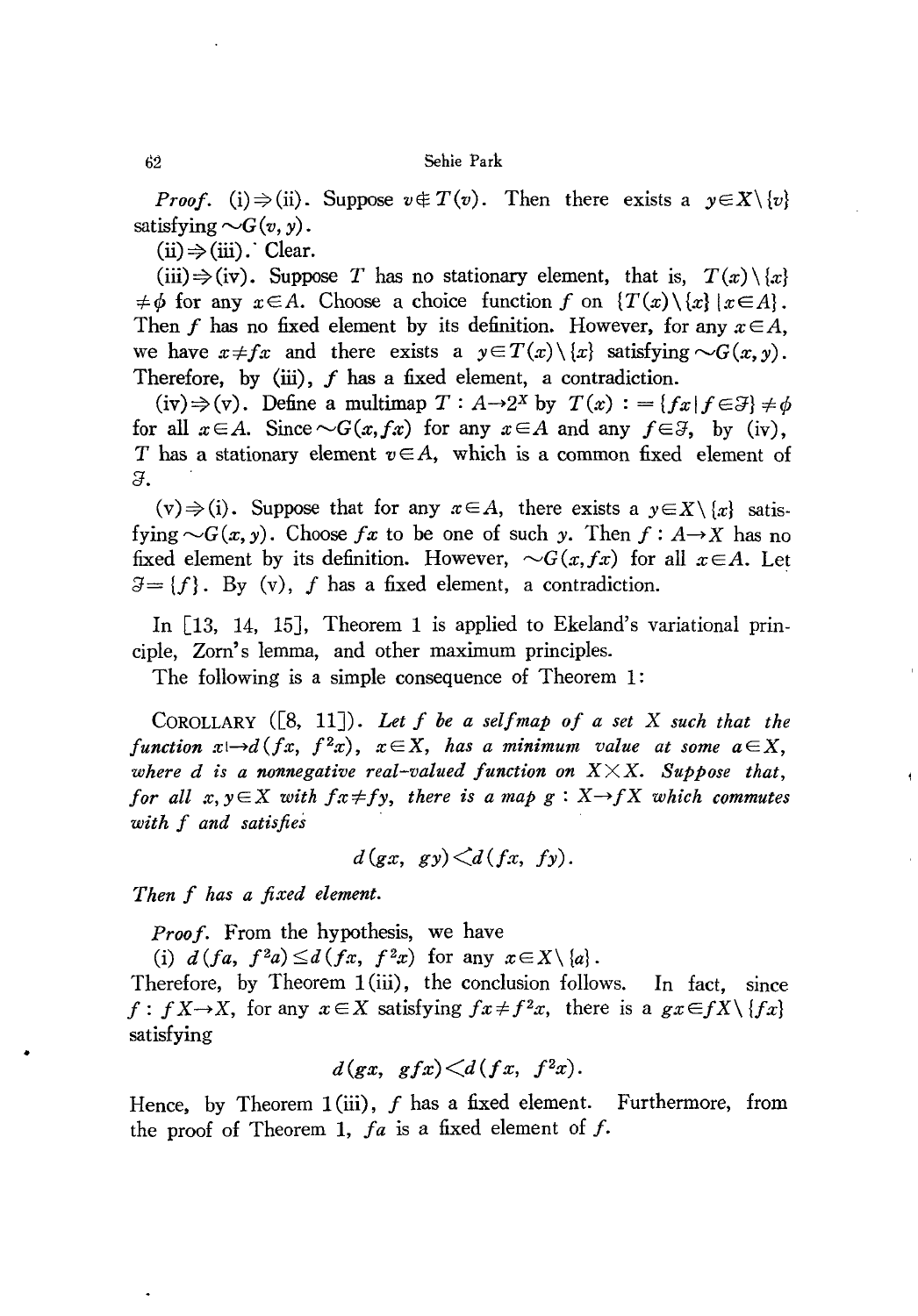A slight generalization of Corollary and its applications can be found in Jungck [8J.

For countably compact spaces, we have the following:

THEOREM 2. Let  $X$  be a countably compact space and  $F: X \rightarrow \mathbb{R}$  a *Then the following equivalent conditions real-valued l. s. c. function. hold:*

(i) *F* attains its infimum on X, that is, there exists  $a v \in X$  such that  $F(v) \leq F(w)$  *for all*  $w \neq v$ .

(ii) If  $T: X \rightarrow 2^X$  *is a multimap such that for any*  $x \in X \setminus T(x)$ , there *exists a*  $y \in X$  *satisfying*  $F(x) > F(y)$ , *then T has a fixed point.* 

(iii) *If*  $f: X \rightarrow X$  *is a map such that for any*  $x \in A$  *with*  $x \neq fx$ *, there exists a*  $y \in X$  *satisfying*  $F(x) > F(y)$ , *then f has a fixed point.* 

(iv) If  $T: X \rightarrow 2^X \setminus \{ \phi \}$  *is a multimap such that*  $F(x) > F(y)$  *holds for* any  $x \in X$  and any  $y \in T(x) \setminus \{x\}$ , then *T* has a stationary point.

(v) If  $\mathcal{F}$  is a family of selfmaps f of X satisfying  $F(x) > F(fx)$ *for all*  $x \in X$  *with*  $x \neq fx$ , *then*  $\Im$  *has a common fixed point.* 

REMARK. Theorem 2(i) is well-known ([1, 2]), and 2(iii) is due to C. S. Wong [19J and generalizes results of Edelstein [4J and J. S. W. Wong [20J. Note also that the hypothesis of 2(iii) simply tells us that the infimum point of F is fixed under  $f_1$ .

Now, we obtain the following characterizations of countably compact spaces:

THEOREM 3. *Let* X *be a topological space. Then the following are equivalent:*

(0) X *is countably compact.*

(i) *Every real-valued l. s. c. function F on* X *attains its infimum.*

(iii) *For any real-valued l. s. c. function F on* X *and any map f* : X  $\rightarrow$ X *such* that for any  $x \in X$  with  $x = fx$  there exists a  $y \in X$  satisfying  $F(x)$ *F(y)*, *f* has a fixed point.

REMARK  $(0) \Leftrightarrow$  (i) is due to Blatter [1] and C.S. Wong [18]. By imitating Theorems 1 and 2, we can add conditions (ii), (iv), and (v) to Theorem 3. Note that  $(i) \sim (v)$  are all equivalent by Theorems 1 and 2.

The following is a variation of Theorem 3.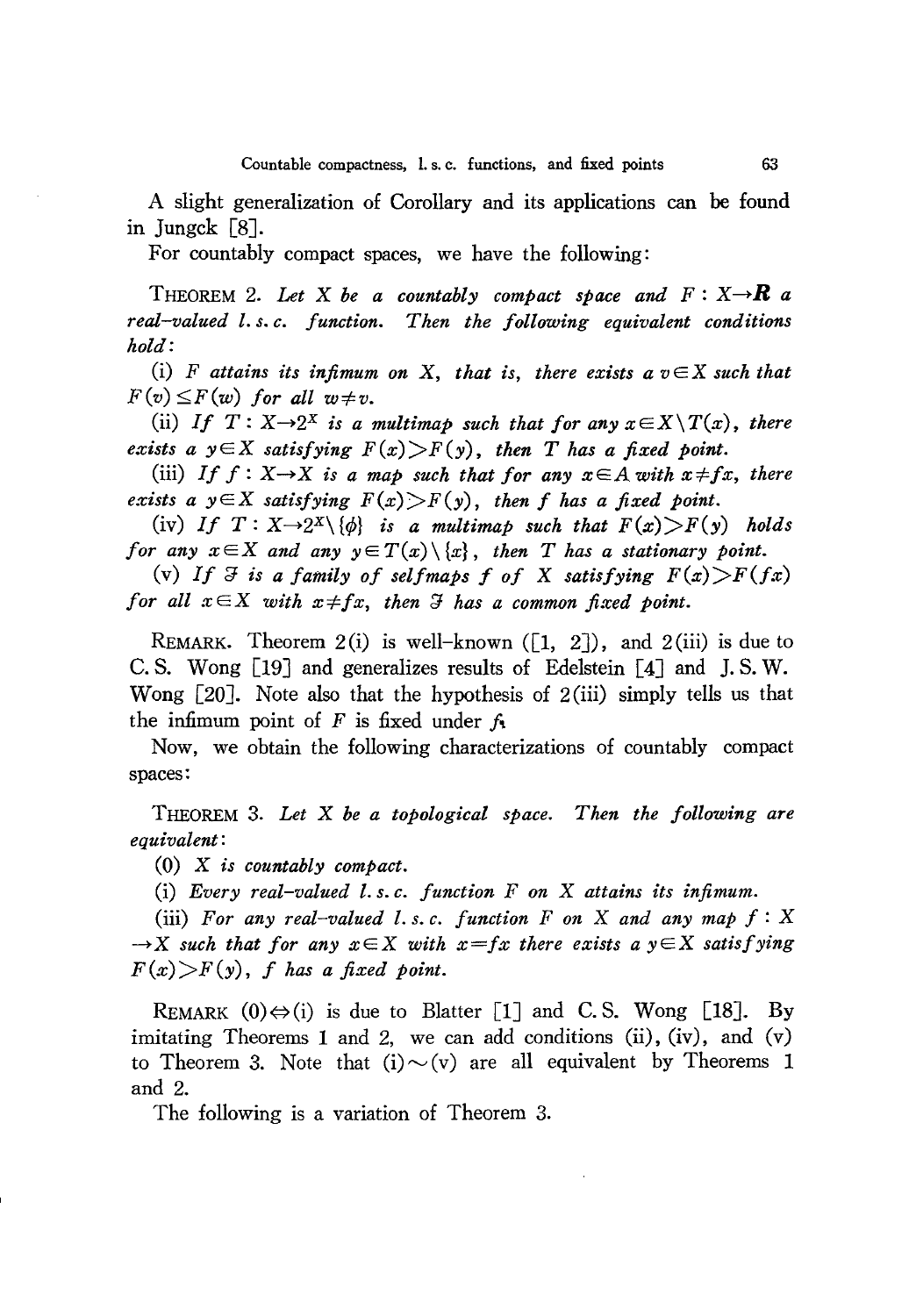THEOREM 4. *Let A be a closed subset of a topological space* X. *Then the following are equivalent:*

*(0) A is countably compact.*

(i) For any *l.s.c.* function  $F: X \rightarrow [0, \infty)$  such that  $\inf F(A) = 0$ , *we have*  $F(v) = 0$  *for some*  $v \in A$ .

(iii) *For* any *l.s.c. function*  $F: X \rightarrow [0, \infty)$  *such that* inf  $F(A) = 0$ , *and* for any map  $f: A \rightarrow X$  such that  $x \neq fx$  *implies* the *existence* of *a*  $y \in X$  *with*  $F(x) > F(y)$ , *f has a fixed point.* 

REMARK. (0) $\Leftrightarrow$  (i) is due to C.S. Wong [19]. We can also have equivalent formulations  $(ii)$ ,  $(iv)$ , and  $(v)$ .

Theorems 3 and 4 can be applied to a compact *L-space* since every real-valued 1. s. c. function defined on such *L-space* attains its infimum [9]. Therefore, the following fixed point theorem follows:

THEOREM 5(iii). Let  $(X, \rightarrow)$  be a compact L-space,  $f: X \rightarrow X$ , and  $d: X \times X \rightarrow [0, \infty)$  *such that the function*  $x \mapsto d(x, fx), x \in X$ , *is l.s.c. If* for any  $x \in X$  with  $x \neq fx$ , there exists a  $y \in X \setminus \{x\}$  such that

 $d(y, fy) \leq d(x, fx)$ ,

*then f has a fixed point.*

REMARK. Theorem  $5(i)$ ,  $(ii)$ ,  $(iv)$ , and  $(v)$  can be stated. Note that Theorem  $5(iii)$  is essentially due to Kasahara [9]. A number of consequences and variations of Theorem  $5(iii)$  are given in [9]. For example, in case where  $y=f x$  in Theorem 5(iii), we have a generalization of Edelstein's theorem [4J.

An application of Theorem 5(iii) is the following Furi-Vignoli type fixed point theorem:

COROLLARY. *Let (X, d) be a complete metric space and F a real-valued l. s. c. function defined on* XXX. *Let f be a continuous densifying selfmap* of X such that for any  $x \in X$  there exists a positive integer  $n(x)$ *such that if*  $x \neq fx$  *then* 

$$
F(f^{n}x, f^{n+1}x) \leq F(x, fx)
$$

*holds.* If the orbit  $O(x) = \{f^i x | i \in \omega\}$  of an  $x \in X$  is bounded, then f *has a fixed p.pint.*

*Proof.* As in [6],  $\overline{O}(x)$  is compact. Note that  $y \mapsto F(y, fy), y \in \overline{O}(x)$ ,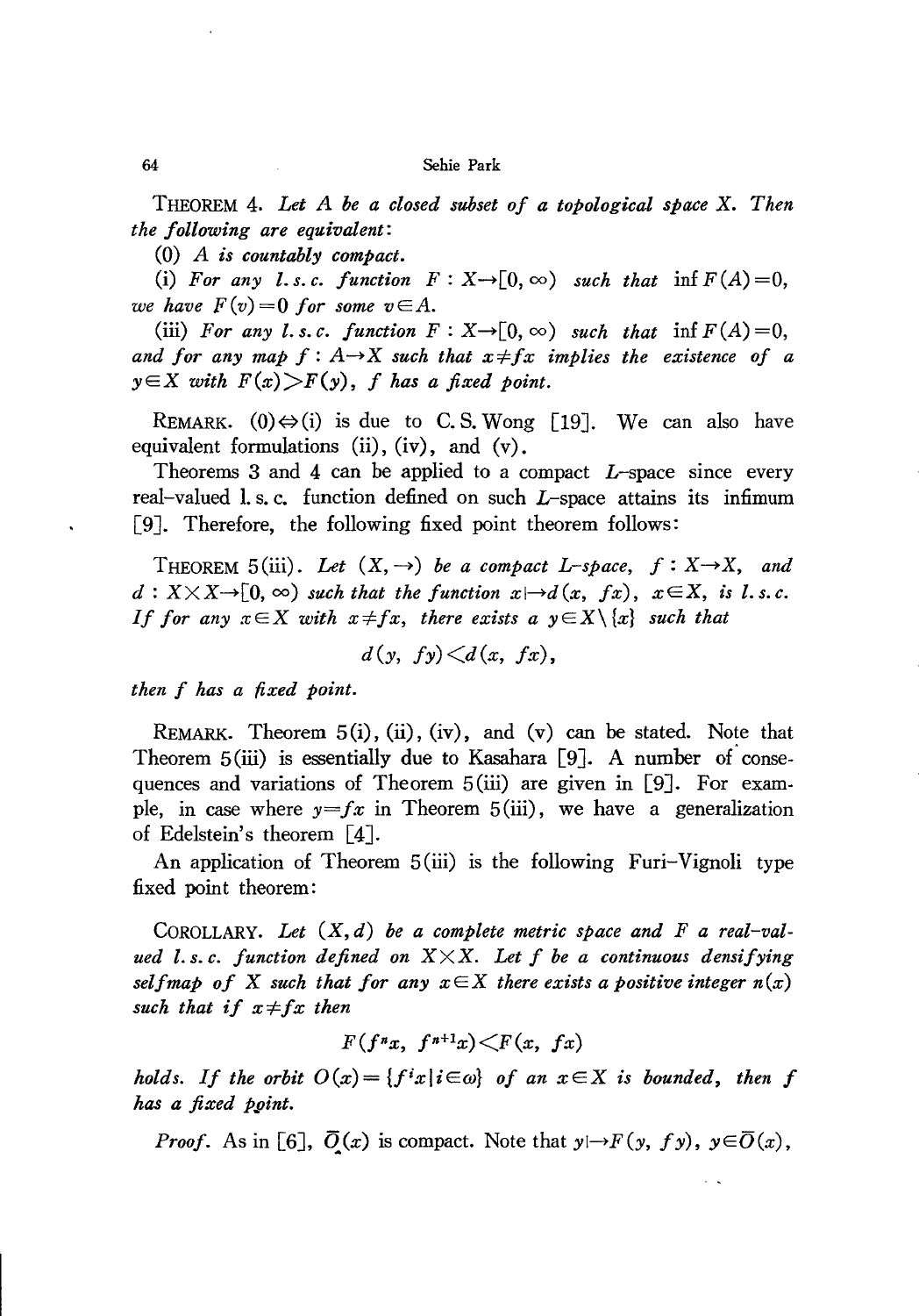is 1. s. c. Therefore, Corollary follows from Theorem 5 (iii).

REMARK. Most of the Furi-Vignoli type fixed point theorems appeared in Furi-Vignoli [5J, Danes [3J, Iseki [6, 7J, Khan-Singh [lOJ, Park [12], Singh-Zorzitto [16], and Thomas [17] are consequences of Theorem 5(iii) and Corollary.

## **References**

- 1. J. Blatter, *Grothendieck spaces in approximation theory,* Memoir Amer. Math. Soc. No. 120 (1972).
- 2. N. Bourbaki, *General Topology,* Part 2, Addison-Wesley Pub!. Co., 1966.
- 3. J. Danes, *Two fixed point theorems in topological and metric spaces,* Bul!. Austral. Math. Soc. 14(1976), 259-265.
- 4. M. Edelstein, *On fixed and periodic points under contractive mappings,* J. London Math. Soc. 37(1972), 74-79.
- 5. M. Furi and A. Vignoli, *A fixed point theorem in complete metric spaces,* BoIl. U.M.I. (4)2(1969), 505-509.
- 6. K.lseki, *Fixed point theorems for densifying mappings,* Math. Sem. Notes Kobe Univ. 2(1974), 70-74.
- 7. , *Fixed point theorems in metric spaces*, Math. Sem. Notes Kobe Univ. 2(1974), 134-137.
- R. G. Jungck, *A common fixed point theorem for commuting maps on L-spaces,* Math. Japonica 25(1980), 81-85.
- 9. S. Kasahara, *Fixed points of some pairwise contractive mappings on compact L-spaces,* Math. Sem. Notes Kobe Univ. 4(1976), 121-133.
- 10. M. S. Khan and S. P. Singh, *Some fixed point theorems for densijying map· pings,* Kyungpook Math. J. 20(1980), 105-110.
- 11. B.A. Meade and S.P. Singh, *An extension of a fixed point theorem*, Math. Sem. Notes Kobe Univ. 5(1977), 443-446.
- 12. S.Park, *On densifying maps of metric spaces*, Honam Math. J. 3(1981), 23-30.
- 13. , *Equivalent formulations of Ekeland's variational principle and their applications,* MSRI-Korea Pub. 1 (1986), 55-68.
- 14. , *Some applications of Ekeland's variational principle to fixed point theory,* Proc. of the International Conf. on Approximation Theory and its Applications, Aug. 1984, St. John's, to appear.
- 15. , *Equivalent formulations of Zorn's lemma and other maximum principles,* MSRI-Korea Rep. Ser. 13(1984), preprint.
- 16. S. P. Singh and F. Zorzitto, *On fixed point theorems in metric spaces,* Ann. Soc. Sci. Bruxelles 85(1971), 117-123.